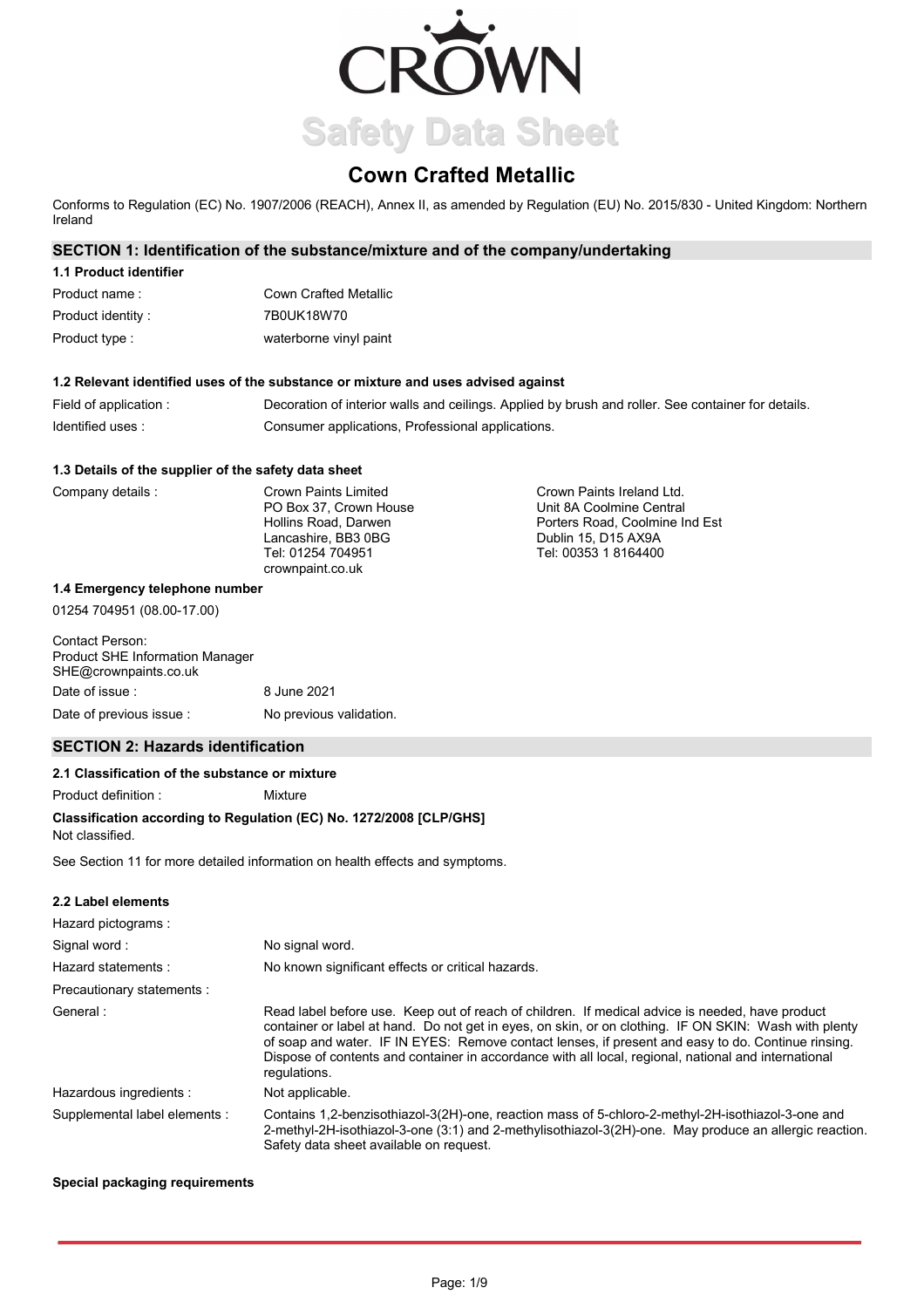# **SECTION 2: Hazards identification**

Containers to be fitted with childresistant fastenings : Not applicable.

Tactile warning of danger : Not applicable.

# **2.3 Other hazards**

Other hazards which do not result None known. in classification : This mixture does not contain any substances that are assessed to be a PBT or a vPvB.

# **SECTION 3: Composition/information on ingredients**

## **3.2 Mixtures**

| Product/ingredient name                                                                               | <b>Identifiers</b>                                                                  | $\frac{9}{6}$ | Regulation (EC) No. 1272/2008 [CLP]                                                                                                                                                                                                                                                        | <b>Type</b> |
|-------------------------------------------------------------------------------------------------------|-------------------------------------------------------------------------------------|---------------|--------------------------------------------------------------------------------------------------------------------------------------------------------------------------------------------------------------------------------------------------------------------------------------------|-------------|
| 1,2-benzisothiazol-3(2H)-one                                                                          | REACH #: 01-2120761540-60<br>EC: 220-120-9<br>CAS: 2634-33-5<br>Index: 613-088-00-6 | < 0.1         | Acute Tox. 4, H302<br>Skin Irrit. 2, H315<br>Eye Dam. 1, H318<br>Skin Sens. 1, H317<br>Aquatic Acute 1, H400 (M=1)                                                                                                                                                                         | $[1]$       |
| reaction mass of 5-chloro-2-methyl-<br>2H-isothiazol-3-one and 2-methyl-<br>2H-isothiazol-3-one (3:1) | REACH #: 01-2120764691-48<br>CAS: 55965-84-9<br>Index: 613-167-00-5                 | < 0.06        | Acute Tox. 3, H301<br>Acute Tox. 2, H310<br>Acute Tox. 2, H330<br>Skin Corr. 1C, H314<br>Eye Dam. 1, H318<br>Skin Sens. 1A, H317<br>Aquatic Acute 1, H400 (M=100)<br>Aquatic Chronic 1, H410 (M=100)<br><b>FUH071</b>                                                                      | $[1]$       |
| 2-methylisothiazol-3(2H)-one                                                                          | REACH #: 01-2120761540-60<br>EC: 220-239-6<br>CAS: 2682-20-4<br>Index: 613-326-00-9 | < 0.01        | Acute Tox. 3, H301<br>Acute Tox. 3, H311<br>Acute Tox. 2, H330<br>Skin Corr. 1B, H314<br>Eye Dam. 1, H318<br>Skin Sens. 1A, H317<br>Aquatic Acute 1, H400 (M=10)<br>Aquatic Chronic 1, H410 (M=1)<br><b>EUH071</b><br>See Section 16 for the full text of the H statements declared above. | $[1]$       |

There are no additional ingredients present which, within the current knowledge of the supplier and in the concentrations applicable, are classified as hazardous to health or the environment and hence require reporting in this section.

Biocides deplete naturally or been chemically neutralised during the paint production process. The concentrations shown above, are before this depletion has taken place. Test have been conducted, either on the actual batches or equivalent production batches. These tests show that post-production concentration is below the classification threshold.

#### **Type**

[1] Substance classified with a health or environmental hazard

[2] Substance with a workplace exposure limit, see section 8.

[3] Substance meets the criteria for PBT according to Regulation (EC) No. 1907/2006, Annex XIII

[4] Substance meets the criteria for vPvB according to Regulation (EC) No. 1907/2006, Annex XIII

[5] Substance of equivalent concern

[6] Additional disclosure due to company policy

# **SECTION 4: First aid measures**

# **4.1 Description of first aid measures**

| General:                    | In all cases of doubt, or when symptoms persist, seek medical attention. Never give anything by mouth<br>to an unconscious person.                                                                                                                            |
|-----------------------------|---------------------------------------------------------------------------------------------------------------------------------------------------------------------------------------------------------------------------------------------------------------|
| Eye contact:                | Check for and remove any contact lenses. Immediately flush eyes with plenty of water for at least 15<br>minutes, occasionally lifting the upper and lower eyelids. In all cases of doubt, or when symptoms<br>persist, seek medical attention.                |
| Inhalation:                 | Remove to fresh air. Keep person warm and at rest. If unconscious, place in recovery position and<br>seek medical advice.                                                                                                                                     |
| Skin contact:               | Remove contaminated clothing and shoes. Wash skin thoroughly with soap and water or use<br>recognised skin cleanser. Do NOT use solvents or thinners.                                                                                                         |
| Ingestion:                  | If swallowed, seek medical advice immediately and show this container or label. Keep person warm<br>and at rest. Do not induce vomiting unless directed to do so by medical personnel. Lower the head so<br>that yomit will not re-enter the mouth and throat |
| Protection of first-aiders: | No action shall be taken involving any personal risk or without suitable training.                                                                                                                                                                            |

# **4.2 Most important symptoms and effects, both acute and delayed**

# **Potential acute health effects** Eye contact :

No known significant effects or critical hazards.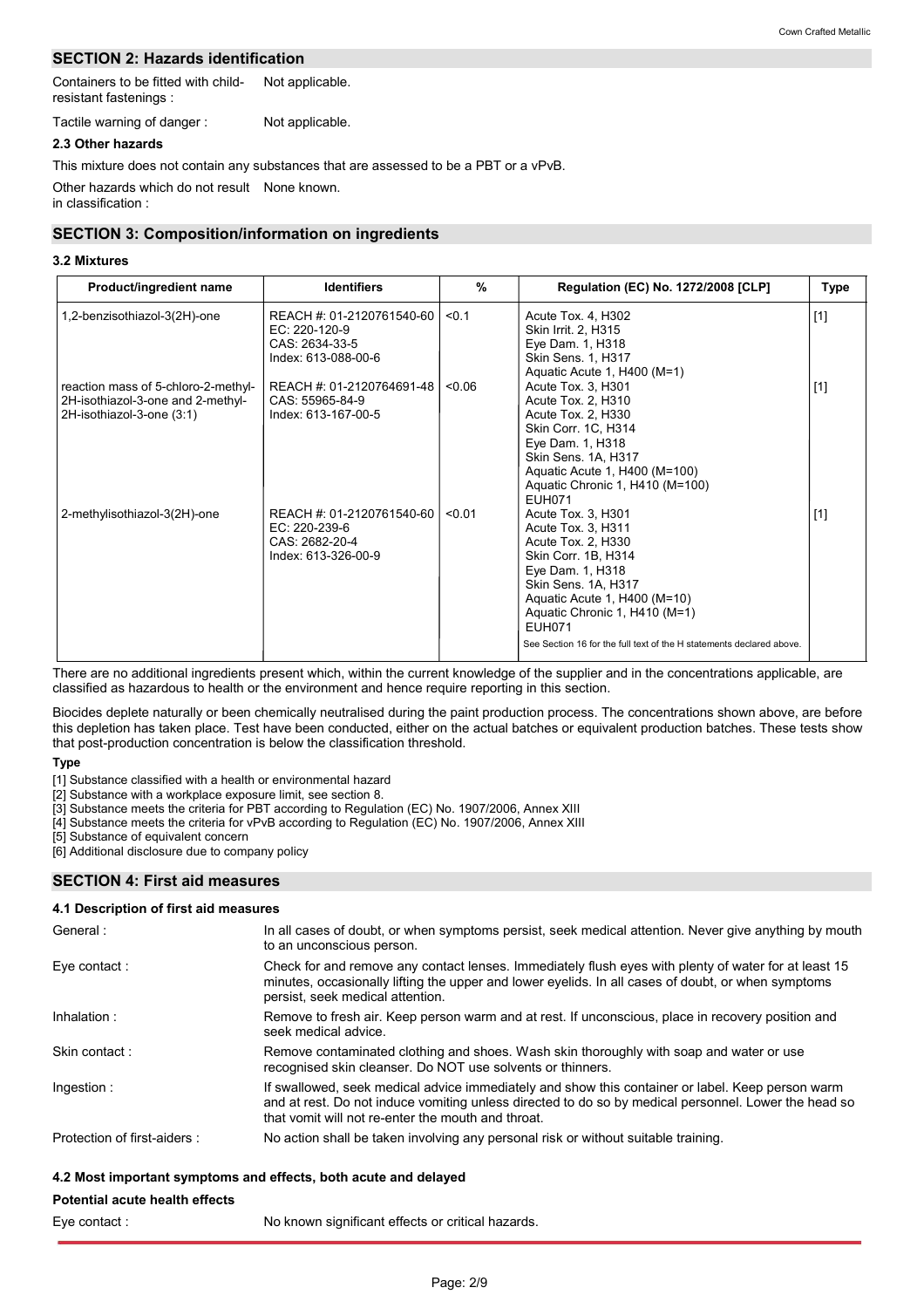# **SECTION 4: First aid measures**

| Inhalation:                  | No known significant effects or critical hazards.                                                                            |  |
|------------------------------|------------------------------------------------------------------------------------------------------------------------------|--|
| Skin contact:                | No known significant effects or critical hazards.                                                                            |  |
| Ingestion:                   | No known significant effects or critical hazards.                                                                            |  |
| Over-exposure signs/symptoms |                                                                                                                              |  |
| Eye contact:                 | No specific data.                                                                                                            |  |
| Inhalation:                  | No specific data.                                                                                                            |  |
| Skin contact:                | No specific data.                                                                                                            |  |
| Ingestion:                   | No specific data.                                                                                                            |  |
|                              | 4.3 Indication of any immediate medical attention and special treatment needed                                               |  |
| Notes to physician:          | Treat symptomatically. Contact poison treatment specialist immediately if large quantities have been<br>ingested or inhaled. |  |

Specific treatments : No specific treatment.

## **SECTION 5: Firefighting measures**

#### **5.1 Extinguishing media**

| Extinguishing media: | Recommended: alcohol resistant foam, CO <sub>2</sub> , powders, water spray. |
|----------------------|------------------------------------------------------------------------------|
|                      | Not to be used : waterjet.                                                   |

#### **5.2 Special hazards arising from the substance or mixture**

Hazardous combustion products : Decomposition products may include the following materials: carbon oxides metal oxide/oxides Hazards from the substance or mixture : In a fire or if heated, a pressure increase will occur and the container may burst.

#### **5.3 Advice for firefighters**

Promptly isolate the scene by removing all persons from the vicinity of the incident if there is a fire. No action shall be taken involving any personal risk or without suitable training. Fire will produce dense black smoke. Exposure to decomposition products may cause a health hazard. Cool closed containers exposed to fire with water. Do not release runoff from fire to drains or watercourses. Fire-fighters should wear appropriate protective equipment and self-contained breathing apparatus (SCBA) with a full face-piece operated in positive pressure mode. Clothing for fire-fighters (including helmets, protective boots and gloves) conforming to European standard EN 469 will provide a basic level of protection for chemical incidents.

#### **SECTION 6: Accidental release measures**

#### **6.1 Personal precautions, protective equipment and emergency procedures**

Exclude sources of ignition and ventilate the area. Floors may become slippery. Refer to protective measures listed in sections 7 and 8. No action shall be taken involving any personal risk or without suitable training.

#### **6.2 Environmental precautions**

Avoid dispersal of spilt material and runoff and contact with soil, waterways, drains and sewers. Inform the relevant authorities if the product has caused environmental pollution (sewers, waterways, soil or air).

#### **6.3 Methods and material for containment and cleaning up**

Stop leak if without risk. Move containers from spill area. Approach the release from upwind. Prevent entry into sewers, water courses, basements or confined areas. Wash spillages into an effluent treatment plant or proceed as follows. Contain and collect spillage with noncombustible, absorbent material e.g. sand, earth, vermiculite or diatomaceous earth and place in container for disposal according to local regulations (see Section 13). Use spark-proof tools and explosion-proof equipment. Contaminated absorbent material may pose the same hazard as the spilt product.

#### **6.4 Reference to other sections**

See Section 1 for emergency contact information.

See Section 8 for information on appropriate personal protective equipment.

See Section 13 for additional waste treatment information.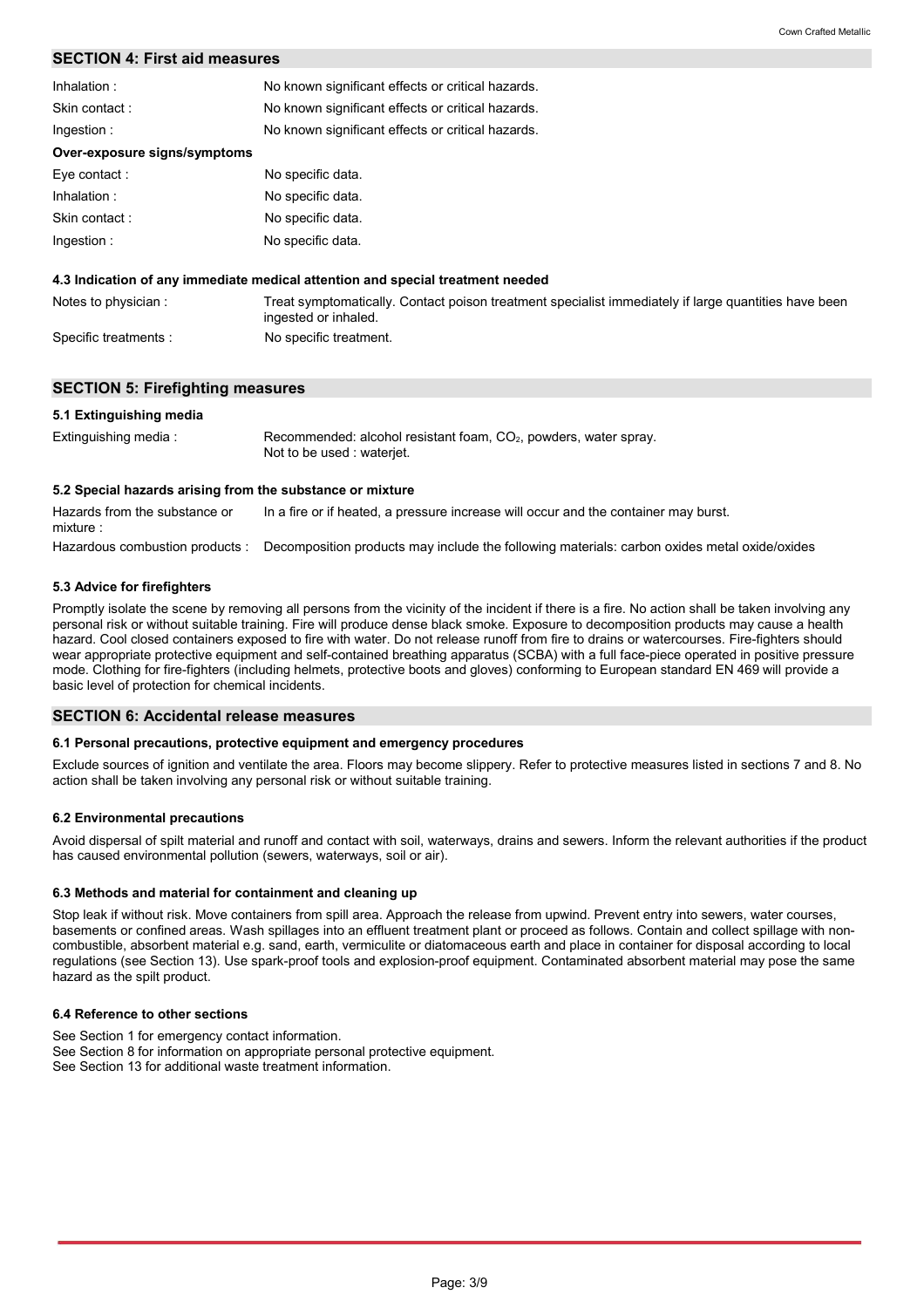# **SECTION 7: Handling and storage**

#### **7.1 Precautions for safe handling**

Put on appropriate personal protective equipment (see Section 8). Eating, drinking and smoking should be prohibited in areas where this material is handled, stored and processed. Workers should wash hands and face before eating, drinking and smoking. Remove contaminated clothing and protective equipment before entering eating areas. Persons with a history of skin sensitization problems should not be employed in any process in which this product is used. Do not get in eyes or on skin or clothing. Do not ingest. Avoid breathing vapour or mist. Use only with adequate ventilation. Wear appropriate respirator when ventilation is inadequate. Do not enter storage areas and confined spaces unless adequately ventilated. Keep in the original container or an approved alternative made from a compatible material, kept tightly closed when not in use. Store and use away from heat, sparks, open flame or any other ignition source. Take precautionary measures against electrostatic discharges. Empty containers retain product residue and can be hazardous. Do not reuse container.

Never use pressure to empty; the container is not a pressure vessel. Always keep in the same material as the supply container. Good housekeeping standards and regular safe removal of waste materials will minimise risks of spontaneous combustion and other fire hazards. The Manual Handling Operations Regulations may apply to the handling of containers of this product. Packs with a volume content of 5 litres or more may be marked with a maximum gross weight. To assist employers the following method of calculating the weight for any pack size is given. Take the pack size volume in litres and multiply this figure by the specific gravity (relative density) value given in section 9. This will give the net weight of the coating in kilograms. Allowance will then have to be made for the immediate packaging to give an approximate gross weight.

# **7.2 Conditions for safe storage, including any incompatibilities**

Store in accordance with local regulations. Store in a cool, well-ventilated area away from incompatible materials and ignition sources. Keep out of the reach of children. Keep away from: Oxidizing agents, strong alkalis, strong acids. No smoking. Prevent unauthorized access. Containers that are opened must be carefully resealed and kept upright to prevent leakage.

Storage : Do not store below the following temperature: 5 °C

## **7.3 Specific end use(s)**

See separate Product Data Sheet for recommendations or industrial sector specific solutions.

# **SECTION 8: Exposure controls/personal protection**

#### **8.1 Control parameters**

| Product/ingredient name | <b>Exposure limit values</b>                                                                                                                                                                                                                         |
|-------------------------|------------------------------------------------------------------------------------------------------------------------------------------------------------------------------------------------------------------------------------------------------|
| propyleneglycol         | <b>EH40/2005 WELs (United Kingdom (UK), 1/2020).</b><br>TWA: 10 mg/m <sup>3</sup> 8 hours. Form: Particulate<br>TWA: 150 ppm 8 hours. Form: total vapour and particulates<br>TWA: 474 mg/m <sup>3</sup> 8 hours. Form: total vapour and particulates |

#### **Recommended monitoring procedures**

If this product contains ingredients with exposure limits, personal, workplace atmosphere or biological monitoring may be required to determine the effectiveness of the ventilation or other control measures and/or the necessity to use respiratory protective equipment. Reference should be made to monitoring standards, such as the following: European Standard EN 689 (Workplace atmospheres - Guidance for the assessment of exposure by inhalation to chemical agents for comparison with limit values and measurement strategy) European Standard EN 14042 (Workplace atmospheres - Guide for the application and use of procedures for the assessment of exposure to chemical and biological agents) European Standard EN 482 (Workplace atmospheres - General requirements for the performance of procedures for the measurement of chemical agents) Reference to national guidance documents for methods for the determination of hazardous substances will also be required.

# **8.2 Exposure controls**

## **Appropriate engineering controls**

All engineering control measures used to control exposure to hazardous substances must be selected, maintained, examined and tested to meet the requirements of the Control Of Substances Hazardous to Health regulations (COSHH). Similarly all personal protective equipment, including respiratory protective equipment, must be selected, issued and maintained to meet the requirements of COSHH. These requirements include the provision of any necessary information, instruction and training with regard to their use. Special precautions should be taken during surface preparation of pre-1960's paint surfaces over wood and metal as they may contain harmful lead.

Provide adequate ventilation. Where reasonably practicable this should be achieved by the use of local exhaust ventilation and good general extraction. If these are not sufficient to maintain concentrations of solvent vapour below the relevant workplace exposure limits, suitable respiratory protection should be worn. (See personal protection below). Dry sanding, flame cutting and/ or welding of the dry paint film will give rise to dust and/ or hazardous fumes. Wet sanding should be used wherever possible. If exposure cannot be avoided by the provision of local exhaust ventilation, suitable respiratory protective equipment should be worn.

#### **Individual protection measures**

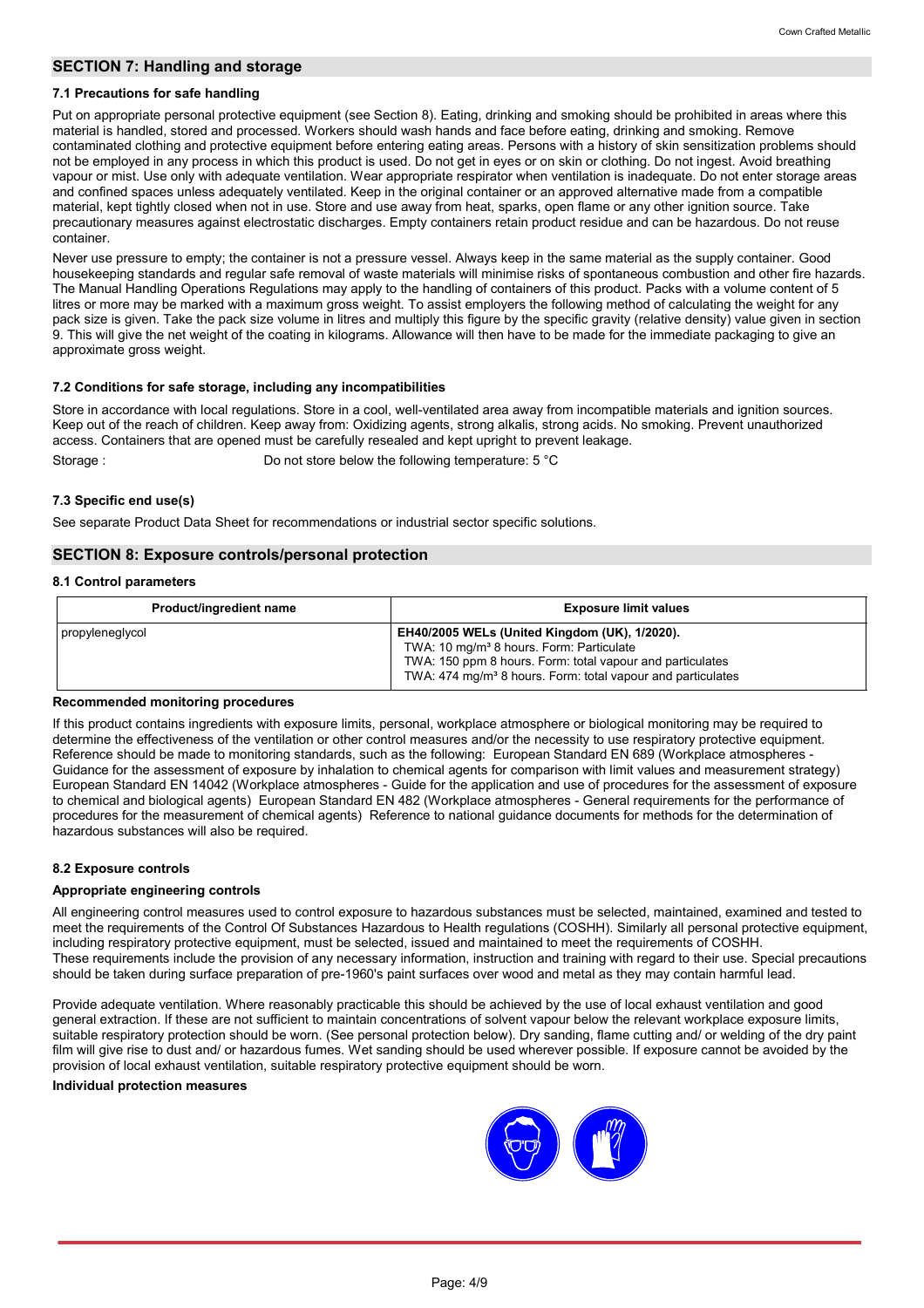# **SECTION 8: Exposure controls/personal protection**

| General:                               | Gloves must be worn for all work that may result in soiling. Apron/coveralls/protective clothing must be<br>worn when soiling is so great that regular work clothes do not adequately protect skin against contact<br>with the product. Safety eyewear should be used when there is a likelihood of exposure.                                                |
|----------------------------------------|--------------------------------------------------------------------------------------------------------------------------------------------------------------------------------------------------------------------------------------------------------------------------------------------------------------------------------------------------------------|
| Hygiene measures :                     | Wash hands, forearms, and face thoroughly after handling compounds and before eating, smoking,<br>using lavatory, and at the end of day.                                                                                                                                                                                                                     |
| Eye/face protection :                  | Safety eyewear complying with an approved standard should be used when a risk assessment<br>indicates this is necessary to avoid exposure to liquid splashes, mists, gases or dusts. If contact is<br>possible, the following protection should be worn, unless the assessment indicates a higher degree of<br>protection: safety glasses with side-shields. |
| Hand protection:                       | Wear chemical-resistant gloves (tested to EN374) in combination with 'basic' employee training. The<br>quality of the chemical-resistant protective gloves must be chosen as a function of the specific<br>workplace concentrations and quantity of hazardous substances.                                                                                    |
|                                        | Since the actual work situation is unknown. Supplier of gloves should be contacted in order to find the<br>appropriate type. Below listed glove(s) should be regarded as generic advice:                                                                                                                                                                     |
|                                        | Recommended: Silver Shield / Barrier / 4H gloves, nitrile rubber, neoprene rubber, butyl rubber, natural<br>rubber (latex), polyvinyl alcohol (PVA), polyvinyl chloride (PVC), Viton®                                                                                                                                                                        |
| Body protection:                       | Personal protective equipment for the body should be selected based on the task being performed and<br>the risks involved handling this product.                                                                                                                                                                                                             |
| Respiratory protection:                | Respirator selection must be based on known or anticipated exposure levels, the hazards of the<br>product and the safe working limits of the selected respirator.                                                                                                                                                                                            |
| <b>Environmental exposure controls</b> |                                                                                                                                                                                                                                                                                                                                                              |

Emissions from ventilation or work process equipment should be checked to ensure they comply with the requirements of environmental protection legislation. In some cases, fume scrubbers, filters or engineering modifications to the process equipment will be necessary to reduce emissions to acceptable levels.

# **SECTION 9: Physical and chemical properties**

# **9.1 Information on basic physical and chemical properties**

| Physical state:                                   | Liquid.                                                                                                                                                                                                                                                            |
|---------------------------------------------------|--------------------------------------------------------------------------------------------------------------------------------------------------------------------------------------------------------------------------------------------------------------------|
| Odour:                                            | Non-characteristic.                                                                                                                                                                                                                                                |
| $pH$ :                                            | $\overline{7}$                                                                                                                                                                                                                                                     |
| Melting point/freezing point:                     | 0°C This is based on data for the following ingredient: water                                                                                                                                                                                                      |
| Boiling point/boiling range:                      | Testing not relevant or not possible due to nature of the product.                                                                                                                                                                                                 |
| Flash point:                                      | Closed cup: $85^{\circ}$ C (185 $^{\circ}$ F)                                                                                                                                                                                                                      |
| Evaporation rate:                                 | Testing not relevant or not possible due to nature of the product.                                                                                                                                                                                                 |
| Flammability:                                     | Flammable in the presence of the following materials or conditions: open flames, sparks and static<br>discharge, heat and oxidising materials.<br>Slightly flammable in the presence of the following materials or conditions: reducing materials.                 |
| Upper/lower flammability or<br>explosive limits : | 2.6 - 12.6 vol %                                                                                                                                                                                                                                                   |
| Vapour pressure :                                 | 3.173 kPa This is based on data for the following ingredient: water                                                                                                                                                                                                |
| Vapour density:                                   | Testing not relevant or not possible due to nature of the product.                                                                                                                                                                                                 |
| Relative density:                                 | 1.039 $g/cm^{3}$                                                                                                                                                                                                                                                   |
| Solubility(ies):                                  | Easily soluble in the following materials: cold water and hot water.                                                                                                                                                                                               |
| Partition coefficient (LogKow):                   | Testing not relevant or not possible due to nature of the product.                                                                                                                                                                                                 |
| Auto-ignition temperature :                       | Testing not relevant or not possible due to nature of the product.                                                                                                                                                                                                 |
| Decomposition temperature :                       | Testing not relevant or not possible due to nature of the product.                                                                                                                                                                                                 |
| Viscosity:                                        | Kinematic: $95 \text{ mm}^2\text{/s}$                                                                                                                                                                                                                              |
| Explosive properties :                            | Explosive in the presence of the following materials or conditions: open flames, sparks and static<br>discharge, heat and oxidising materials.<br>Slightly explosive in the presence of the following materials or conditions: reducing materials and<br>moisture. |
| Oxidising properties :                            | Testing not relevant or not possible due to nature of the product.                                                                                                                                                                                                 |
| 9.2 Other information                             |                                                                                                                                                                                                                                                                    |
| Solvent(s) % by weight :                          | Weighted average: 5 %                                                                                                                                                                                                                                              |
| Water % by weight :                               | Weighted average: 72 %                                                                                                                                                                                                                                             |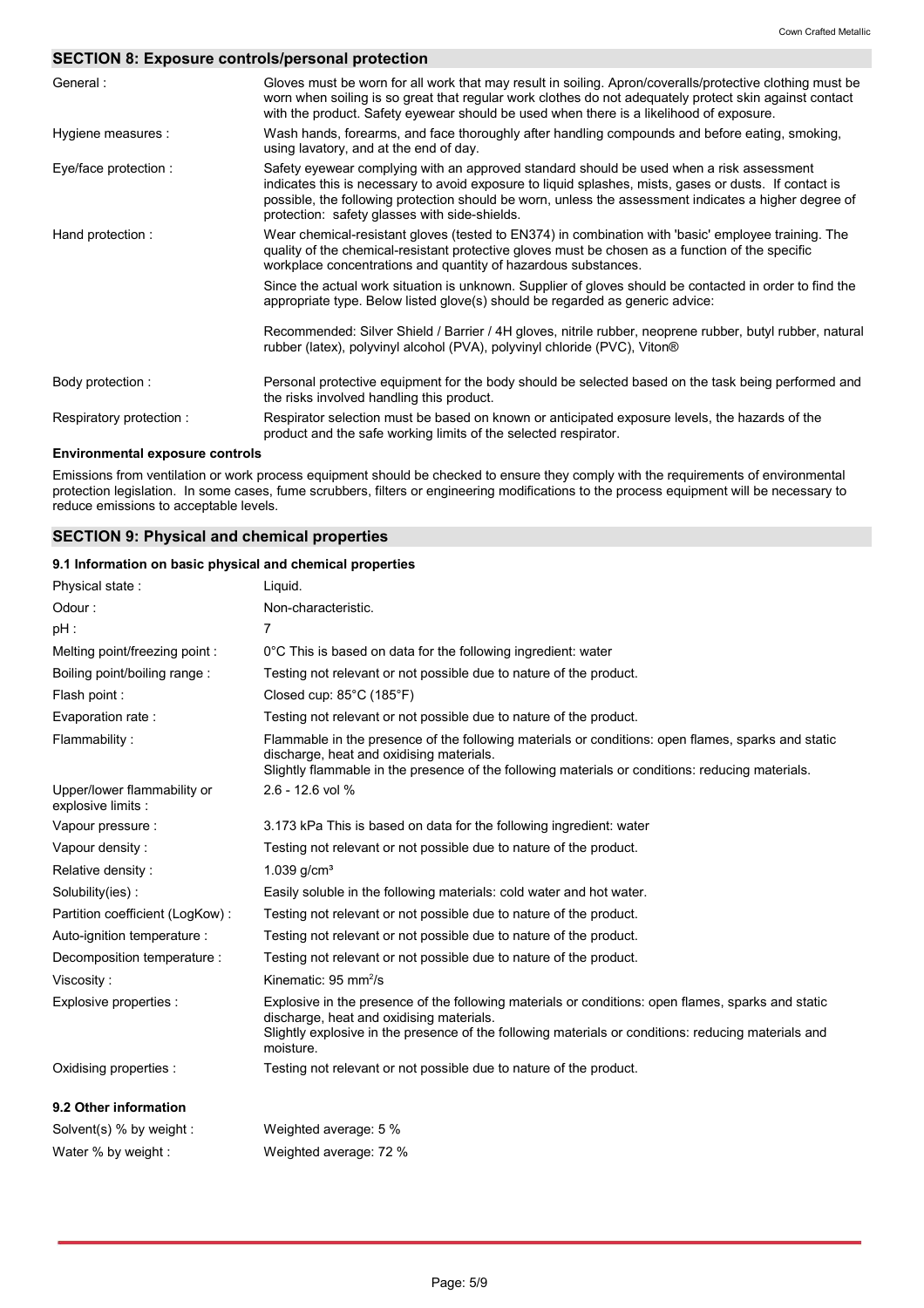# **SECTION 10: Stability and reactivity**

# **10.1 Reactivity**

No specific test data related to reactivity available for this product or its ingredients.

## **10.2 Chemical stability**

The product is stable.

## **10.3 Possibility of hazardous reactions**

Under normal conditions of storage and use, hazardous reactions will not occur.

#### **10.4 Conditions to avoid**

No specific data.

#### **10.5 Incompatible materials**

Highly reactive or incompatible with the following materials: oxidising materials and acids. Reactive or incompatible with the following materials: reducing materials, organic materials and moisture.

#### **10.6 Hazardous decomposition products**

When exposed to high temperatures (i.e. in case of fire) harmful decomposition products may be formed:

Decomposition products may include the following materials: carbon oxides metal oxide/oxides

#### **SECTION 11: Toxicological information**

## **11.1 Information on toxicological effects**

The product has been assessed following the conventional method and is classified for toxicological hazards accordingly. This takes into account, where known, delayed and immediate effects and also chronic effects of components from short term and long term exposure by oral, inhalation and dermal routes of exposure and eye contact.

Repeated or prolonged contact with the mixture may cause removal of natural fat from the skin, resulting in non-allergic contact dermatitis and absorption through the skin.

If splashed in the eyes, the liquid may cause irritation and reversible damage.

#### **Acute toxicity**

| Product/ingredient name                                                                               | Result                                 | <b>Species</b> | Dose        | <b>Exposure</b> |
|-------------------------------------------------------------------------------------------------------|----------------------------------------|----------------|-------------|-----------------|
| 1,2-benzisothiazol-3(2H)-one                                                                          | LD50 Oral                              | Rat - Male     | 670 mg/kg   |                 |
| reaction mass of 5-chloro-2-methyl-<br>2H-isothiazol-3-one and 2-methyl-<br>2H-isothiazol-3-one (3:1) | LD50 Oral                              | Rat            | 69 mg/kg    |                 |
| 2-methylisothiazol-3(2H)-one                                                                          | <b>LC50 Inhalation Dusts and mists</b> | Rat            | $0.11$ mg/l | 4 hours         |
|                                                                                                       | LD50 Dermal                            | Rat            | 242 mg/kg   |                 |
|                                                                                                       | LD50 Oral                              | Rat - Female   | 183 mg/kg   |                 |

#### **Acute toxicity estimates**

| Route                                             | <b>ATE value</b> |
|---------------------------------------------------|------------------|
| No known significant effects or critical hazards. |                  |

#### **Irritation/Corrosion**

| Product/ingredient name             | Result                   | <b>Species</b> | <b>Score</b>             | <b>Exposure</b> |
|-------------------------------------|--------------------------|----------------|--------------------------|-----------------|
| 1,2-benzisothiazol-3(2H)-one        | Skin - Irritant          | Rabbit         |                          | 4 hours         |
|                                     | Eyes - Severe irritant   | Rabbit         | $\overline{\phantom{a}}$ |                 |
|                                     | Skin - Mild irritant     | Rabbit         | ۰                        |                 |
| reaction mass of 5-chloro-2-methyl- | Skin - Severe irritant   | Human          |                          | 0.01 Percent    |
| 2H-isothiazol-3-one and 2-methyl-   |                          |                |                          |                 |
| 2H-isothiazol-3-one (3:1)           |                          |                |                          |                 |
|                                     | Skin - Severe irritant   | Rabbit         |                          |                 |
|                                     | Eyes - Severe irritant   | Rabbit         |                          |                 |
| 2-methylisothiazol-3(2H)-one        | Skin - Moderate irritant | Rabbit         | $\overline{\phantom{a}}$ |                 |

## **Sensitiser**

| Product/ingredient name                                                                               | Route of exposure | <b>Species</b>      | Result                     |
|-------------------------------------------------------------------------------------------------------|-------------------|---------------------|----------------------------|
| 1,2-benzisothiazol-3(2H)-one                                                                          | skin<br>skin      | Guinea pig<br>Mouse | Sensitising<br>Sensitising |
| reaction mass of 5-chloro-2-methyl-<br>2H-isothiazol-3-one and 2-methyl-<br>2H-isothiazol-3-one (3:1) | skin              | Guinea pig          | Sensitising                |
| 2-methylisothiazol-3(2H)-one                                                                          | skin              | Guinea pig          | Sensitising                |

#### **Mutagenic effects**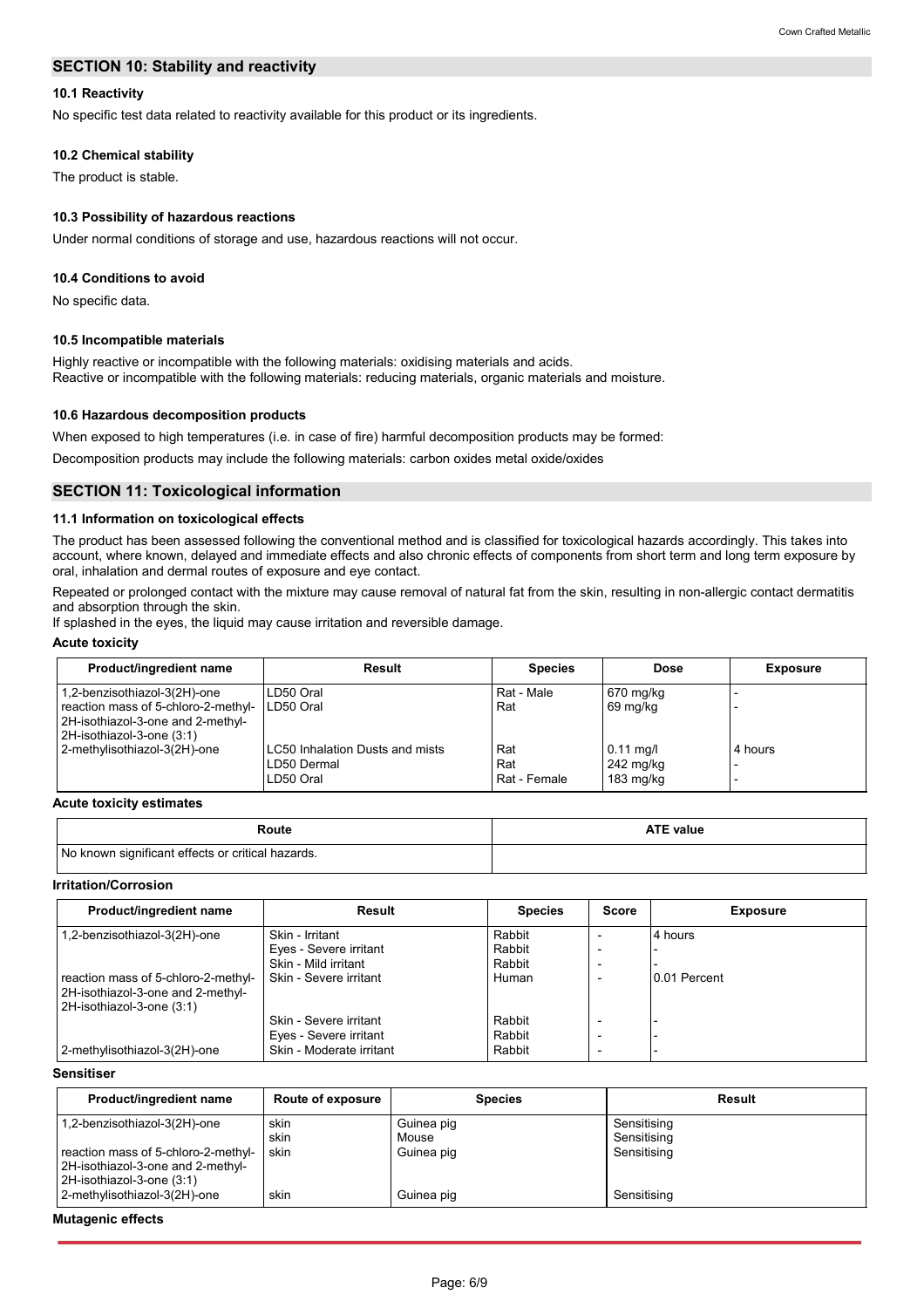# **SECTION 11: Toxicological information**

No known significant effects or critical hazards.

# **Carcinogenicity**

No known significant effects or critical hazards.

# **Reproductive toxicity**

No known significant effects or critical hazards.

#### **Teratogenic effects**

No known significant effects or critical hazards.

# **Specific target organ toxicity (single exposure)**

Not available.

## **Specific target organ toxicity (repeated exposure)**

Not available.

## **Aspiration hazard**

Not available.

## **Information on likely routes of exposure**

Routes of entry anticipated: Oral, Dermal, Inhalation.

# **Potential chronic health effects**

Sensitisation : Contains reaction mass of 5-chloro-2-methyl-2H-isothiazol-3-one and 2-methyl-2H-isothiazol-3-one (3: 1). May produce an allergic reaction.

Other information :

# **SECTION 12: Ecological information**

# **12.1 Toxicity**

Do not allow to enter drains or watercourses. Harmful to aquatic life with long lasting effects.

| Product/ingredient name                                                                               | Result                              | <b>Species</b>                   | Exposure |
|-------------------------------------------------------------------------------------------------------|-------------------------------------|----------------------------------|----------|
| 1,2-benzisothiazol-3(2H)-one                                                                          | Acute EC50 0.11 mg/l                | Algae                            | 72 hours |
|                                                                                                       | Acute EC50 2.94 mg/l                | Daphnia                          | 48 hours |
|                                                                                                       | Acute LC50 10 - 20 mg/l Fresh water | Crustaceans - Ceriodaphnia dubia | 48 hours |
|                                                                                                       | Acute LC50 1.6 mg/l                 | Fish                             | 96 hours |
| reaction mass of 5-chloro-2-methyl-<br>2H-isothiazol-3-one and 2-methyl-<br>2H-isothiazol-3-one (3:1) | Acute EC50 0.018 mg/l               | Algae                            | 72 hours |
|                                                                                                       | Acute EC50 0.1 mg/l                 | Daphnia                          | 48 hours |
|                                                                                                       | Acute LC50 0.188 mg/l               | Fish - Oncorhynchus mykiss       | 96 hours |
| 2-methylisothiazol-3(2H)-one                                                                          | Acute EC50 0.158 mg/l               | Algae                            | 72 hours |
|                                                                                                       | Acute EC50 0.063 mg/l               | Algae                            | 96 hours |
|                                                                                                       | Acute EC50 0.87 mg/l                | Daphnia                          | 48 hours |
|                                                                                                       | Acute LC50 0.056 ppm Marine water   | l Crustaceans - Acartia tonsa    | 48 hours |
|                                                                                                       | Acute LC50 4.77 mg/l                | Fish                             | 96 hours |

No additional known significant effects or critical hazards.

#### **12.2 Persistence and degradability**

| Product/ingredient name                                                                                                                                               | <b>Test</b><br>Result                                                   |                                                                                      |                   | Dose |                         | <b>Inoculum</b> |
|-----------------------------------------------------------------------------------------------------------------------------------------------------------------------|-------------------------------------------------------------------------|--------------------------------------------------------------------------------------|-------------------|------|-------------------------|-----------------|
| 1,2-benzisothiazol-3(2H)-one<br>reaction mass of 5-chloro-2-methyl-<br>2H-isothiazol-3-one and 2-methyl-<br>2H-isothiazol-3-one (3:1)<br>2-methylisothiazol-3(2H)-one | OECD 301B Ready<br>Biodegradability -<br>CO <sub>2</sub> Evolution Test | 90 % - Readily - 28 days<br>62 % - Not readily - 28 days<br>98 % - Readily - 48 days |                   |      |                         |                 |
| Product/ingredient name                                                                                                                                               | <b>Aquatic half-life</b>                                                |                                                                                      | <b>Photolysis</b> |      | <b>Biodegradability</b> |                 |
| 1,2-benzisothiazol-3(2H)-one<br>reaction mass of 5-chloro-2-methyl-<br>2H-isothiazol-3-one and 2-methyl-<br>2H-isothiazol-3-one (3:1)                                 |                                                                         |                                                                                      |                   |      | Readily<br>Not readily  |                 |

## **12.3 Bioaccumulative potential**

| Product/ingredient name                                                                                                          | $LogP_{ow}$ | <b>BCF</b>    | <b>Potential</b> |
|----------------------------------------------------------------------------------------------------------------------------------|-------------|---------------|------------------|
| 1,2-benzisothiazol-3(2H)-one<br>reaction mass of 5-chloro-2-methyl-2H-isothiazol-3-one and<br>2-methyl-2H-isothiazol-3-one (3:1) | 1.3<br><3   | 6.95<br>< 100 | low<br>low       |
| 2-methylisothiazol-3(2H)-one                                                                                                     | $-0.32$     | 3.16          | low              |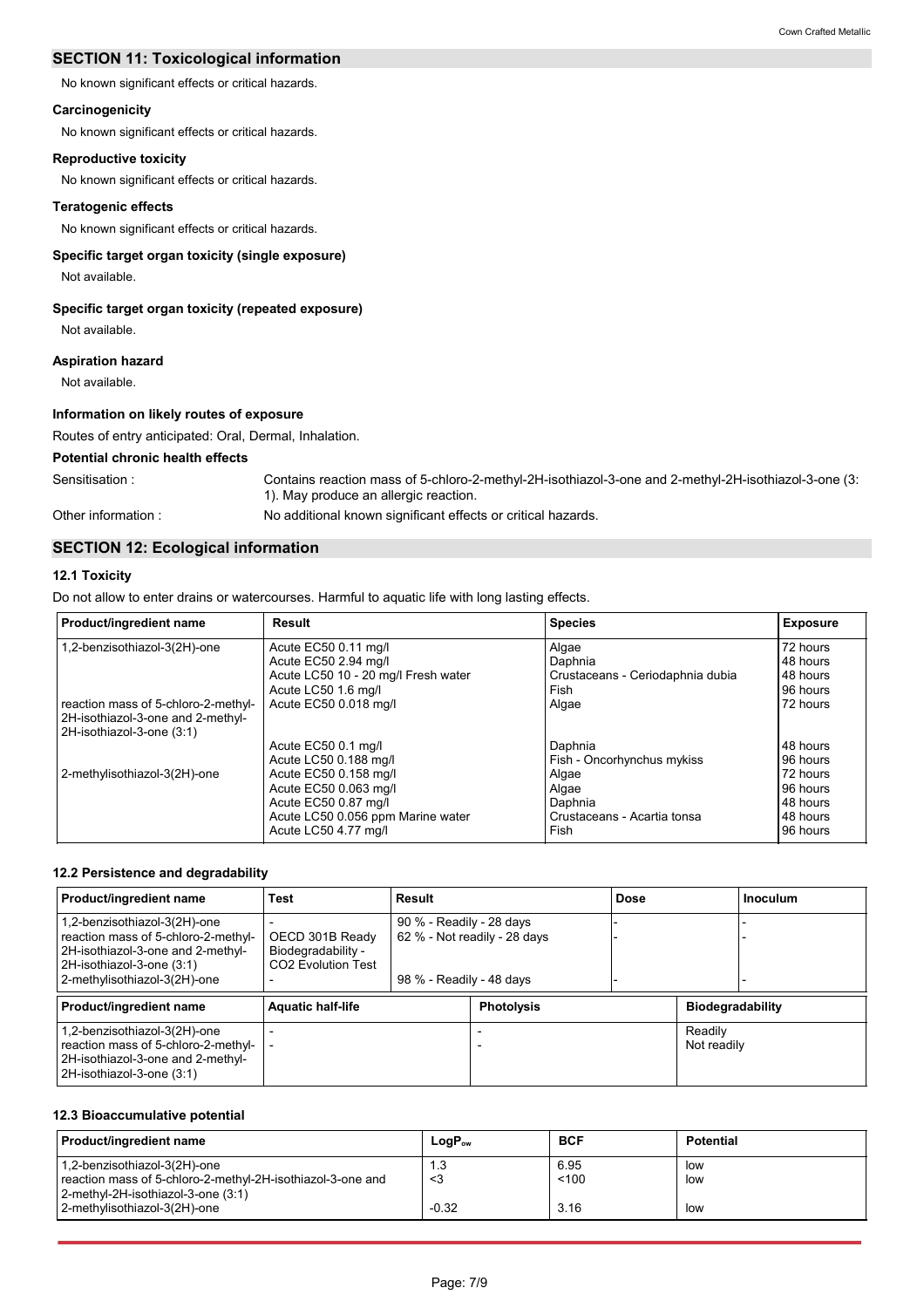# **SECTION 12: Ecological information**

#### **12.4 Mobility in soil**

| Soil/water partition coefficient<br>$(K_{OC})$ . | No known data avaliable in our database. |
|--------------------------------------------------|------------------------------------------|
| Mobility :                                       | No known data avaliable in our database. |

# **12.5 Results of PBT and vPvB assessment**

This mixture does not contain any substances that are assessed to be a PBT or a vPvB.

#### **12.6 Other adverse effects**

No known significant effects or critical hazards.

#### **SECTION 13: Disposal considerations**

#### **13.1 Waste treatment methods**

The generation of waste should be avoided or minimised wherever possible. Residues of the product is listed as hazardous waste. Dispose of according to all state and local applicable regulations. Waste should not be disposed of untreated to the sewer unless fully compliant with the requirements of all authorities with jurisdiction. Spillage, remains, discarded clothes and similar should be discarded in a fireproof container.

European waste catalogue (EWC) : 08 01 11\*

#### **Packaging**

Used containers, drained and/ or rigorously scraped out and containing dried residues of the supplied coating, are categorised as hazardous waste, with EWC code: 15 01 10\*.

If mixed with other wastes, the above waste code may not be applicable.

#### **SECTION 14: Transport information**

Transport may take place according to national regulation or ADR for transport by road, RID for transport by train, IMDG for transport by sea, IATA for transport by air.

|                         | 14.1<br>UN no. | 14.2<br>Proper shipping name | 14.3<br>Transport hazard class(es) | 14.4<br>PG*              | 14.5    | Env <sup>*</sup> Additional information |
|-------------------------|----------------|------------------------------|------------------------------------|--------------------------|---------|-----------------------------------------|
| <b>ADR/RID</b><br>Class | Not regulated. |                              | $\overline{\phantom{a}}$           | $\overline{\phantom{0}}$ | $No. -$ |                                         |
| <b>IMDG</b><br>Class    | Not regulated. |                              | $\overline{\phantom{a}}$           | $\overline{\phantom{0}}$ | $No. -$ |                                         |
| <b>IATA</b><br>Class    | Not regulated. |                              | $\overline{\phantom{a}}$           | $\overline{\phantom{0}}$ | $No. -$ |                                         |

PG\* : Packing group

Env.\* : Environmental hazards

#### **14.6 Special precautions for user**

**Transport within user's premises:** always transport in closed containers that are upright and secure. Ensure that persons transporting the product know what to do in the event of an accident or spillage.

#### **14.7 Transport in bulk according to IMO instruments**

Not applicable.

#### **SECTION 15: Regulatory information**

#### **15.1 Safety, health and environmental regulations/legislation specific for the substance or mixture**

EU Regulation (EC) No. 1907/2006 (REACH) Annex XIV - List of substances subject to authorisation - Substances of very high concern **Annex XIV**

None of the components are listed.

# **Substances of very high concern**

# None of the components are listed.

Not applicable. Annex XVII - Restrictions on the manufacture, placing on the market and use of certain dangerous substances, mixtures and articles

#### **Other EU regulations**

This product is not controlled under the Seveso III Directive.

# **National regulations**